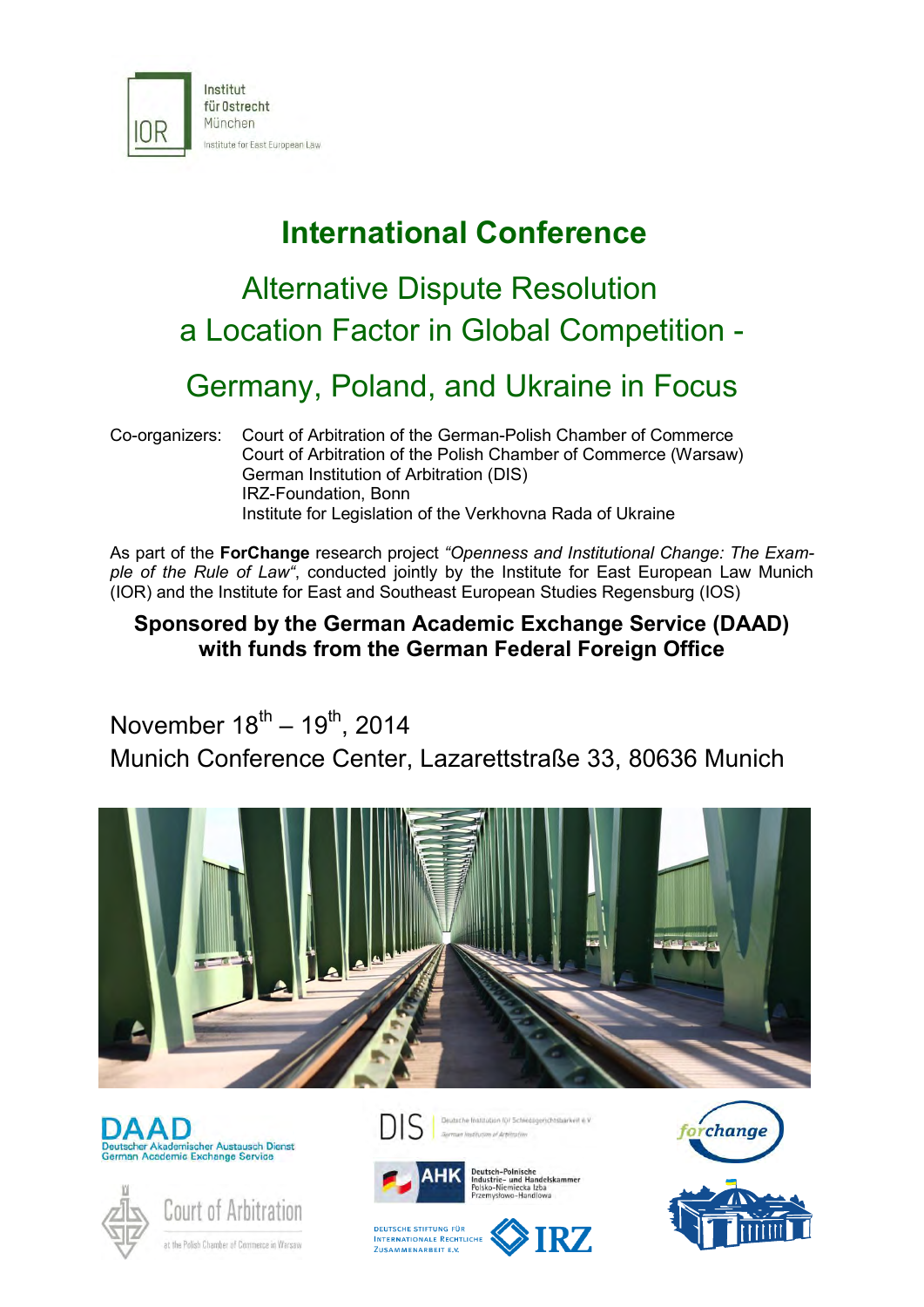#### **CONFERENCE PROGRAMME**

## Tuesday, 18<sup>th</sup> November 2014

| $13:30 - 14.00$ | Registration of participants |
|-----------------|------------------------------|
|-----------------|------------------------------|

14.00 – 14.15 **Welcome and Introduction**

**Prof. Dr. Dres. h.c. Schroeder,** Director of the Institute for East European Law Munich, Regensburg

**Prof. Dr. Kopylenko,** Director of the Institute for Legislation at the Verchovna Rada, correspondent-member of the National Academy of Sciences of Ukraine, Kyiv

**Karl Pörnbacher,** Hogan Lovells, Munich

## **1 stWorking Session:**

*The Role of the Judiciary in International Arbitration*

| $14.15 - 15.30$ | <b>Expectations towards the Judiciary from the perspective</b><br>of the arbitration practice |                                                                                                                                                                                                                                                                  |  |
|-----------------|-----------------------------------------------------------------------------------------------|------------------------------------------------------------------------------------------------------------------------------------------------------------------------------------------------------------------------------------------------------------------|--|
|                 |                                                                                               | Germany: Dr. Reinmar Wolff,<br>Lecturer at the University of Marburg                                                                                                                                                                                             |  |
|                 | Ukraine:                                                                                      | Prof. Dr. jur. Nikolaj F. Selivon<br>President of the International Commercial Arbitra-<br>tion Court (ICCA) at the Ukrainian Chamber of<br>Commerce and Industry, member of the National<br>Academy for Legal Sciences of Ukraine, Honored<br>Lawyer of Ukraine |  |
|                 | <b>Poland:</b>                                                                                | Justyna Szpara<br>Łaszczuk & Partners, Warsaw                                                                                                                                                                                                                    |  |

15.30 – 16.00 Coffee Break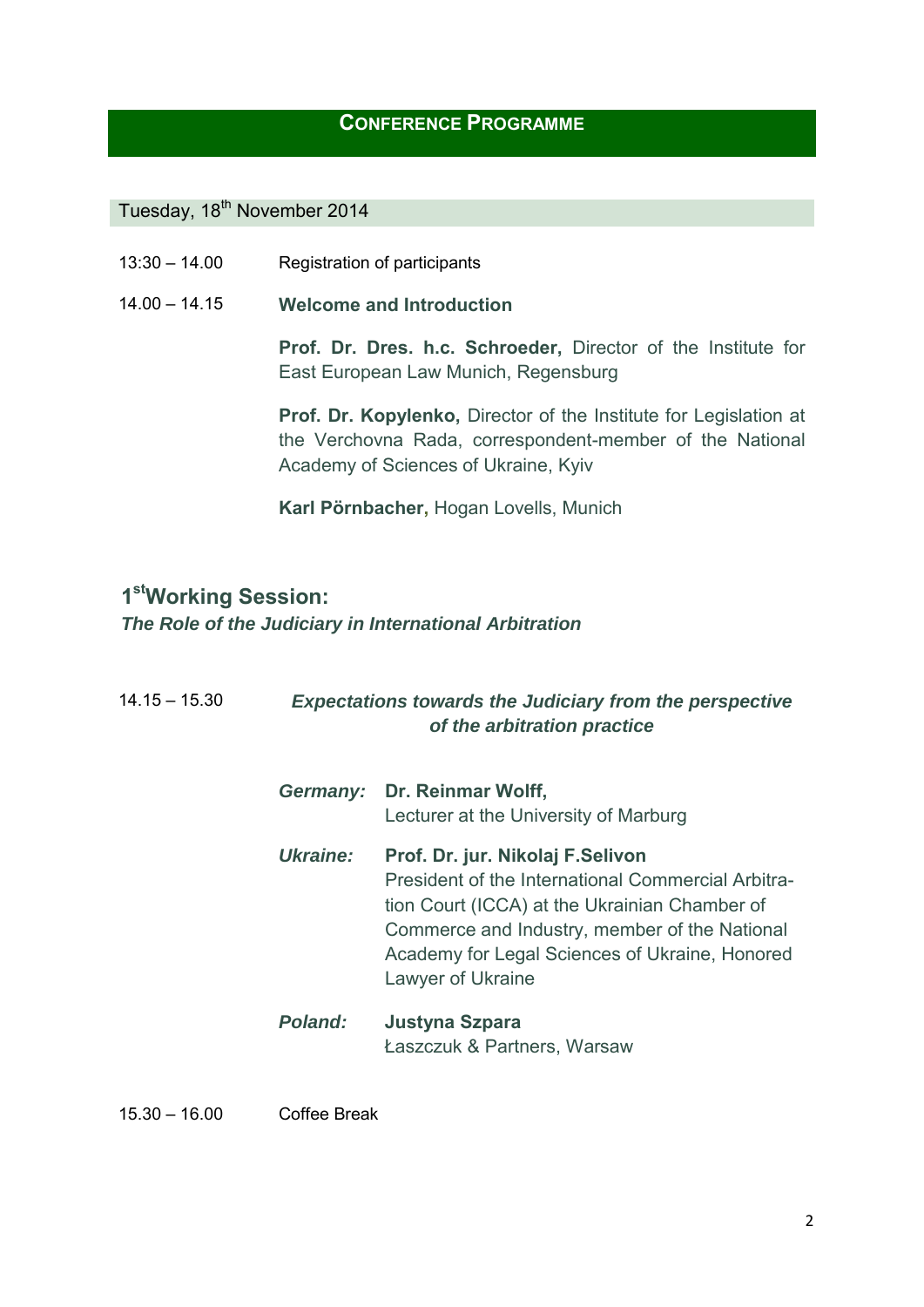#### 16:00 – 16:45 **Panel Discussion:**

#### **Moderation: Prof. Dr. Rolf Trittmann**

Freshfields Bruckhaus Deringer, Frankfurt

*Germany:* **Dr. Reinmar Wolff** *Ukraine:* **Prof. Dr. jur. Nikolaj F. Selivon**

*Poland:* **Justyna Szpara**

#### **Evening Event:**

- 18.30 19:15 **Modern Arbitration as a Location Factor in Global Competition among the Judicial and Economic Systems Prof. Dr. Bausback** Bavarian Minister of Justice
- 19.15 20.30 **Panel Discussion:**

#### *Arbitration as a Location Factor*

#### **Moderation: Karl Pörnbacher** Hogan Lovells, Munich

- *Germany:* **Prof. Dr. Rolf Trittmann** Freshfields Bruckhaus Deringer, Frankfurt **Thomas Klippstein** Federal Ministry of Justice, Berlin (BMJV) **Mrs. Susanne Gropp-Stadler** Lead Counsel Litigation, Siemens AG, Erlangen
- *Ukraine:* **N.N.** Ministry of Justice of Ukraine, Kyiv **Dr. Markian Malskyy** Arzinger Law Firm, Lviv
- *Poland***: Bartosz Krużewski** Clifford Chance LLP, Warsaw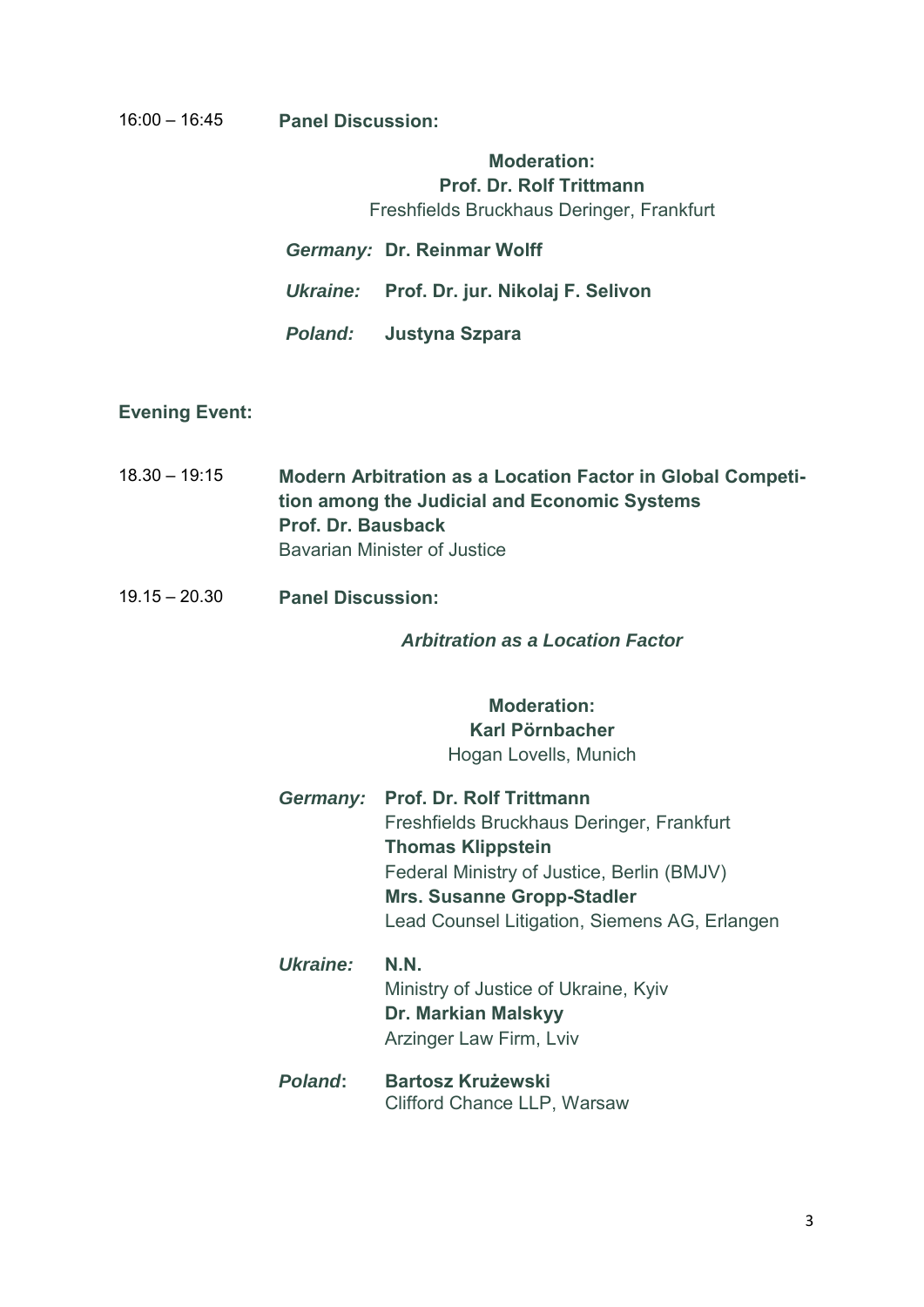Wednesday, 19<sup>th</sup> November 2014

## **2 ndWorking Session:**  *ADR-Proceedings/Mediation: Legal Framework and Practice*

9.30 – 11:00 *Recent Developments in the Field of ADR-Proceedings / Mediation Germany***: Prof. Dr. Renate Dendorfer-Ditges, LL.M. MBA** HEUSSEN Rechtsanwaltsgesellschaft mbH, Munich *Ukraine***: Dr. Galyna Yeromenko** Director of the Ukrainian Mediation Center, Kyiv-Mohyla Business School **Prof. Dr. jur. Nikolaj F. Selivon Prof. Dr. Ustymenko,** Director of the Institute for Economic and Legal Research of the National Academy of Science of Ukraine, correspondentmember of the National Academy of Legal Sciences of Ukraine, Kyiv *Poland***: Dr. Rafał Morek** K&L Gates, Warsaw 11.00 – 11.30 Coffee Break 11.30 – 13.00 **Panel Discussion:** *Mediation in Germany, Poland, and Ukraine*

## **Moderation: Prof. Dr. Horst Eidenmüller** University Professor at the Faculty of Law of Ludwig-

- Maximilians-University of Munich *Germany***: Dr. Beatrix Schobel, M.C.L**
	- Senior Legal Counsel at the Bavarian State Ministry of Justice

**Prof. Dr. Renate Dendorfer-Ditges, LL.M. MBA**